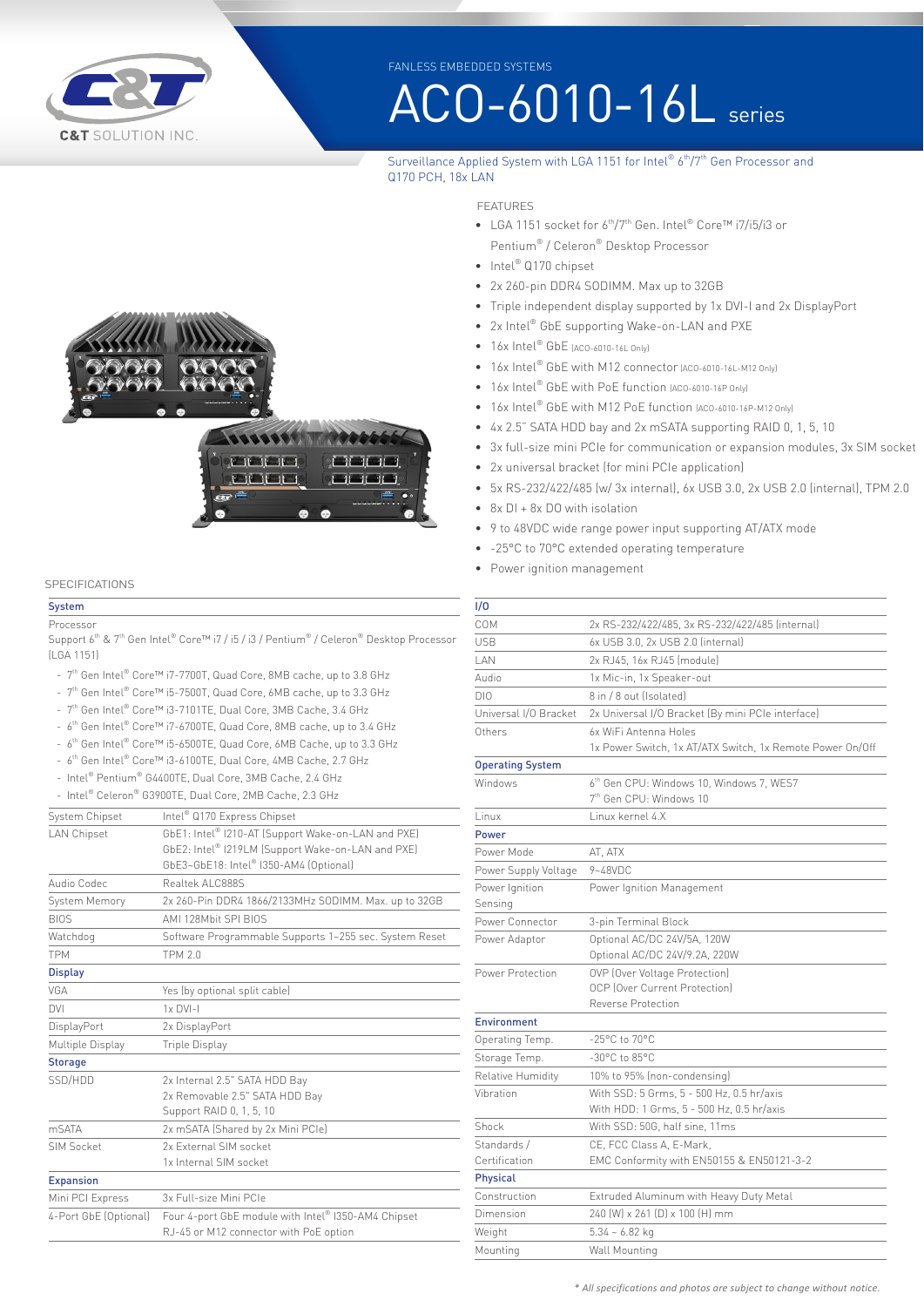

#### EXTERNAL I/O MECHANICAL LAYOUT







**DIMENSION** Unit: mm **DIMENSION**